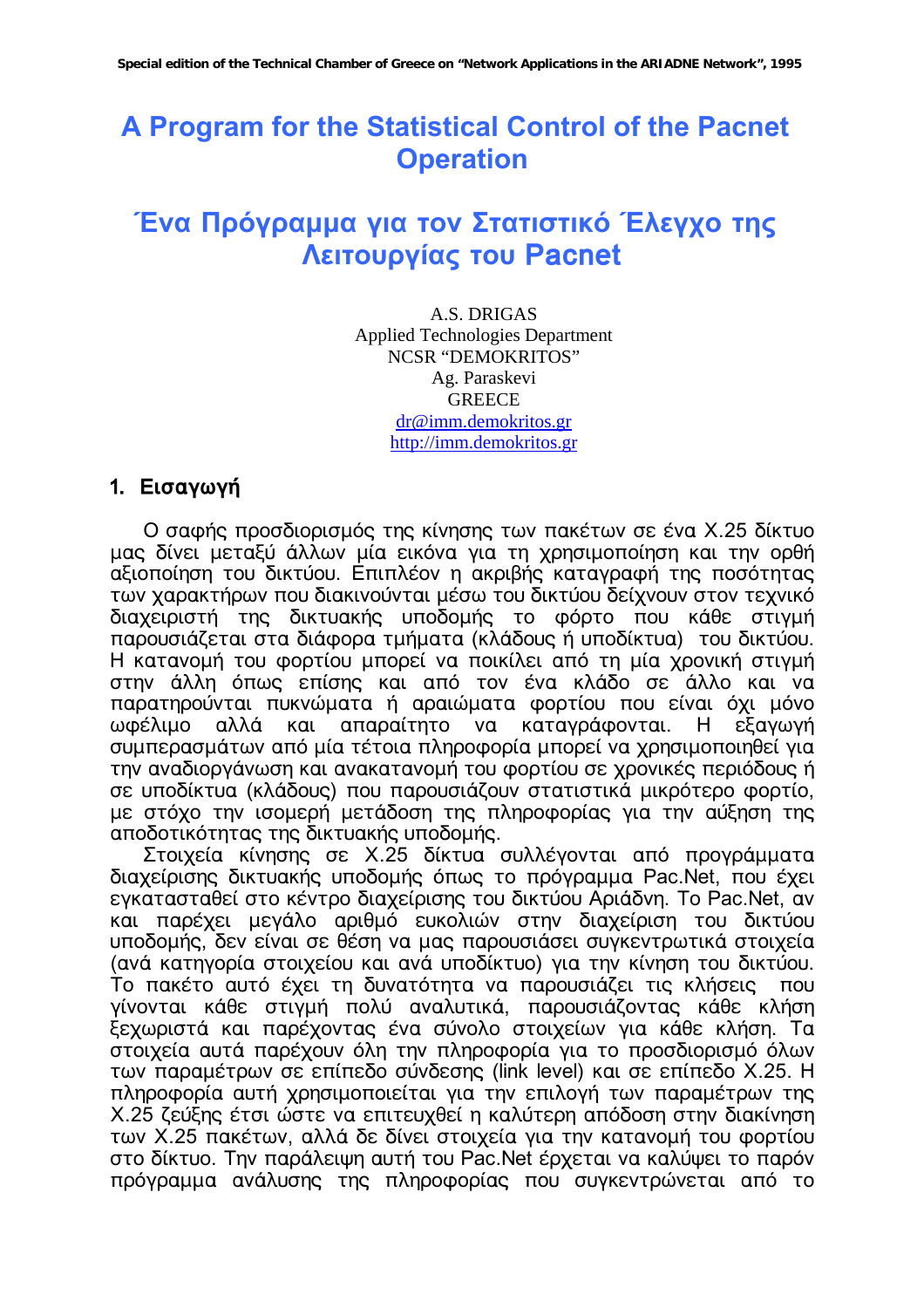Pac.Net. Το πρόγραμμα αυτό σχεδιάστηκε και αναπτύχθηκε στο κέντρο διαχείρισης του δικτύου Αριάδνη μετά από αρκετό καιρό λειτουργίας του διαπίστωση της αδυναμίας του στην παρουσίαση Pac.Net και τη συγκεντρωτικά των δεδομένων κίνησής (traffic) του.

Το πρόγραμμα σχεδιάστηκε να λειτουργεί παράλληλα με το Pac.Net, χρησιμοποιώντας την πληροφορία για τις κλήσεις που γίνονται στο δίκτυο και καταγράφονται από αυτό (Pac.Net). Αν και το Pac.Net έχει τη δυνατότητα να αναλύσει και να ομαδοποιήσει την πληροφορία που συλλέγει κατά Χ.25 κόμβο, δεν έγινε δυνατό να χρησιμοποιηθούν οι συναρτήσεις του Pac.Net για να γίνει απλούστερη και ευκολότερη η ανάπτυξή του προγράμματος στατιστικού ελέγχου, δεδομένου ότι το Pac.Net δε συνοδεύεται από API (application programming interface). Γι' αυτό και το πρόγραμμα που αναπτύχθηκε και παρουσιάζεται στην εργασία αυτή επεξεργάζεται τα αρχεία κλήσεων που δημιουργεί το Pac.Net από την πρωτογενή τους μορφή.

# 2. Περιγραφή προγράμματος

Κατά το σχεδιασμό του προγράμματος τέθηκαν οι ακόλουθοι στόχοι.

1) Το πρόγραμμα να δέχεται τις παραμέτρους από τη γραμμή εντολών και να διαβάζει τα υπόλοιπα στοιχεία που χρειάζεται από προκαθορισμένα αργεία, έτσι ώστε να καθίσταται δυνατή η εκτέλεση του προνράμματος και σε χρόνο που ο χειριστής δεν είναι παρών. Με τον περιορισμό αυτόν το πρόγραμμα είναι δυνατό να κληθεί από το λειτουργικό σύστημα αυτόματα μέσω του προγράμματος cron.

2) Το πρόγραμμα να έχει τον καλύτερο δυνατό συντελεστή επεξεργασίας προς το χρόνο εκτέλεσης. Για τον σκοπό αυτό κατά την στοιχείων ανάπτυξη του προγράμματος χρησιμοποιήθηκαν σε μεγάλη έκταση τα δυναμικά εργαλεία της C [58], [60], όπως είναι οι δείκτες και οι δομές **1591.** 

Για να επιτευχθούν οι παραπάνω περιορισμοί το πρόγραμμα σχεδιάστηκε έτσι ώστε.

1) Η χρονική διάρκεια κατά την οποία θέλουμε να έχουμε συγκεντρωτικά στοιχεία κίνησης δίνεται από τη γραμμή εντολών κατά την κλήση του προγράμματος.

2) Τα ονόματα των κόμβων και των ιδρυμάτων για τα οποία θέλουμε να έχουμε συγκεντρωτικά στοιχεία κίνησης διαβάζονται από το πρόγραμμα από ένα αρχείο. Το όνομα του αρχείου αυτού είναι Nodes. Τα στοιχεία που περιέχονται στο αρχείο αυτό έχουν τη διάταξη:

| <b>ONOMA</b>    | ΔΙΕΥΘΥΝΣΗ | <b>I ONOMA</b> |
|-----------------|-----------|----------------|
| <b>I KOMBOY</b> | ΙΔΡΥΜΑΤΟΣ | ΙΔΡΥΜΑΤΟΣ      |
|                 |           |                |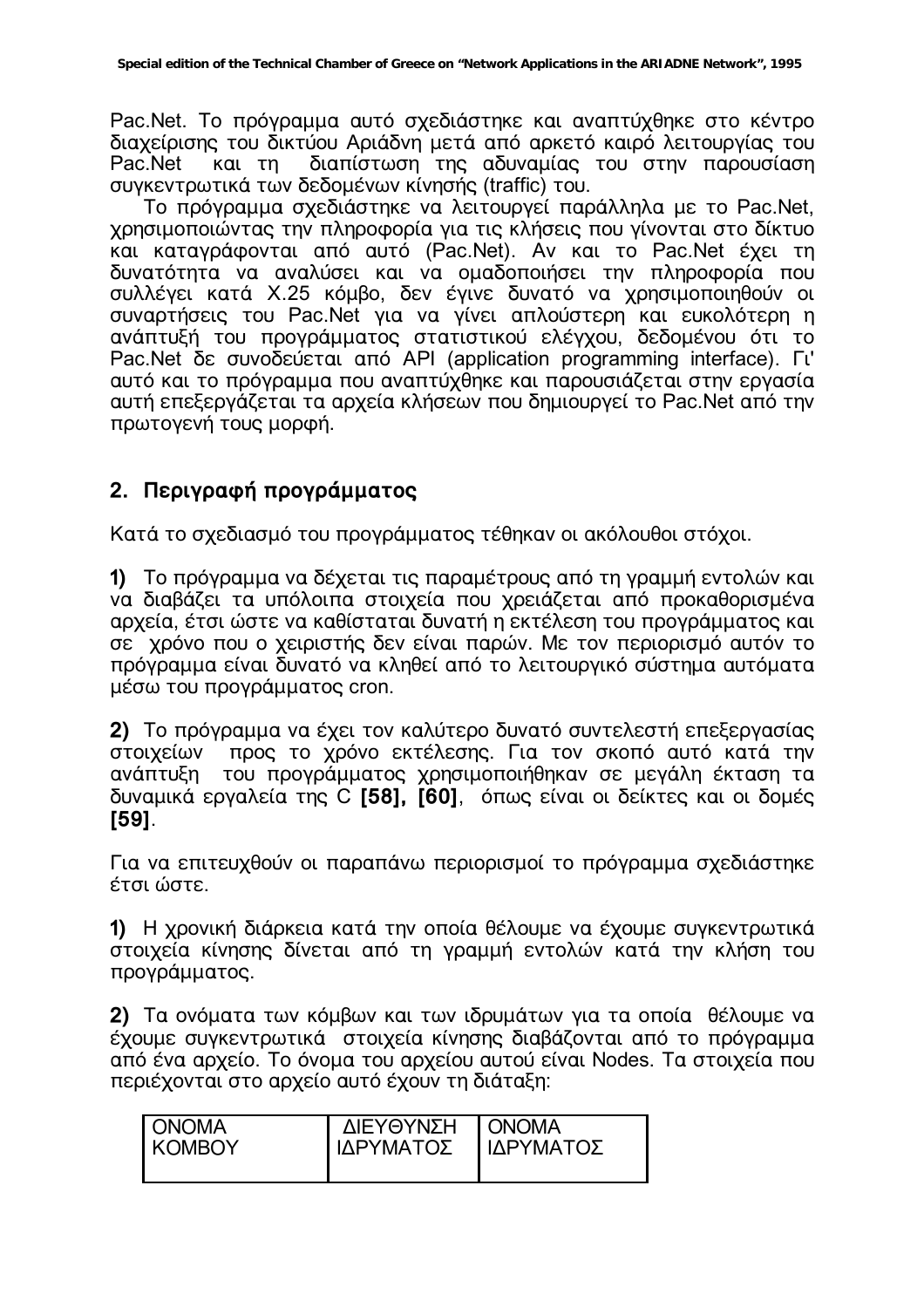| <b>EIEMT</b>     | 10100200 | EIE               |
|------------------|----------|-------------------|
| <b>EMPPHYSMT</b> | 1010035  | ΕΜΠ. ΦΥΣΙΚΗ       |
| <b>EMYMT</b>     | 1010090  | <b>EMY</b>        |
| <b>GGETMT</b>    | 1010050  | G.G.E.T.          |
| <b>OBSERMT</b>   | 1010070  | <b>OBSERVATOR</b> |
| <b>PANTMT</b>    | 1010056  | <b>PANTIOS</b>    |

3) Χρησιμοποιείται η μνήμη RAM για την επεξεργασία και την προσωρινή αποθήκευση της πληροφορίας των κλήσεων. Όταν διαβιβαστούν όλα τα αρχεία που περιέχουν οι δομές που είναι αποθηκευμένες στη μνήμη μεταφέρονται σε μορφοποιημένα αρχεία εξόδου.

4) Τα αρχεία που περιέχουν την πληροφορία των κλήσεων ανοίγονται για διάβασμα των στοιχείων τους τόσες φορές, όσες ο αριθμός των ιδρυμάτων για τα οποία θέλουμε να βγάλουμε στοιχεία κλήσεων.

5) Χρησιμοποιείται ο μεταφραστής της C για την ανάπτυξη του προγράμματος. Η γλώσσα προγραμματισμού C έχει τη δυνατότητα να επεξεργαστεί δεδομένα με τη μορφή δομών και να τα διαχειριστεί δυναμικά στην μνήμη RAM μέσω της λειτουργίας των δεικτών. Επιπλέον έχει τη δυνατότητα να εισάγει δεδομένα κατά την στιγμή που καλείται το πρόγραμμα από τη γραμμή εντολών.

Ο κώδικας της C μεταγλωττίστηκε χρησιμοποιώντας το μεταγλωττιστή που παρέχει η SUN στις μηχανές της με λειτουργικό SunOs 4.1.2, μπορεί όμως να μεταγλωττιστεί και σε οποιονδήποτε άλλο μεταφραστή της γλώσσας C που ακολουθεί το πρότυπο ANSI. Έτσι το πρόγραμμα έχει τη δυνατότητα να τρέχει τόσο σε μηχανές UNIX, όσο και σε μηχανές MS DOS.

# 3. Ανάλυση του προγράμματος

#### Συλλογή στοιχείων από τα αρχεία που περιέχουν την  $3.1.$ πληροφορία Call-logins

Η πληροφορία για κάθε κλήση που γίνεται κάποια χρονική στιγμή στο δίκτυο, όπως συγκεντρώνεται από το πρόγραμμα διαχείρισης Pac.Net, περιέχεται σε string μεγέθους 294 bytes. Τα string αυτά που δημιουργούνται από τους κόμβους περιέχουν τα ακόλουθα πεδία.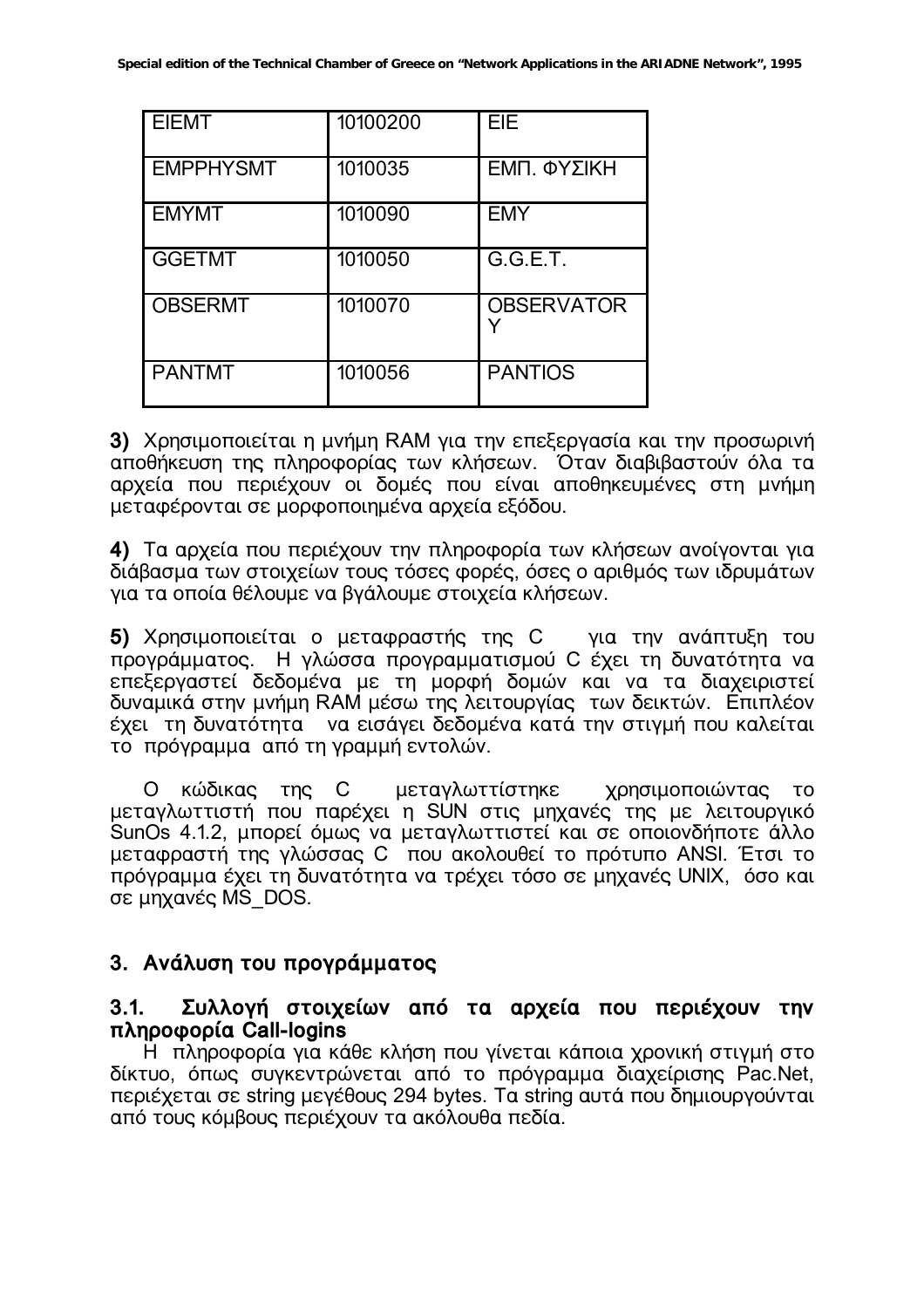| field name                                | length<br>(Bytes) | contents                                                                            |
|-------------------------------------------|-------------------|-------------------------------------------------------------------------------------|
| Record ID                                 | 1                 | 0 για τα call logins records                                                        |
| Serial Number                             | 6                 | To serial number Tou<br>X.25<br>switch<br>$\overline{100}$<br>δημιούργησε το record |
| Node Date                                 | 5                 | H<br>ημερομηνία<br>δημιουργίας του record                                           |
| Node Number                               | 3                 | Ο αύξοντας αριθμός του<br>κόμβου                                                    |
| Call Complete Code                        | $\overline{2}$    |                                                                                     |
| Cause Code                                | $\overline{3}$    |                                                                                     |
| Diagnostic Code                           | $\overline{3}$    |                                                                                     |
| Calling ID                                | 20                | <b>User Defined</b>                                                                 |
| Calling Party port<br>card                | $\overline{1}$    | A thru H (Pac.25 Turbo),<br>A (Microturbo)                                          |
| <b>Calling Party Port</b>                 | $\overline{1}$    | 0 - 7 Pac.25 Turbo<br>0 - 9 Microturbo                                              |
| Calling Party LCN                         | 4                 | Logical Channel Number                                                              |
| <b>Calling Party Address</b>              | $\overline{15}$   | X.121 ASCII characters                                                              |
| Calling Party Closed<br><b>User Group</b> | $\overline{2}$    | Closed user group                                                                   |
| Calling Party Pad<br>Profile              | 2                 | X.3 profile assigned<br>to<br>calling port                                          |
| Pad<br>Called Party<br>Profile            | 2                 | X.3 profile to called port                                                          |
| <b>Window Size</b>                        | 3                 | $0 - 127$                                                                           |
| Packet Size                               | $\overline{4}$    | $16 - 4096$                                                                         |
| Throughput Class                          | 1                 | Throughput class of virtual<br>circuit                                              |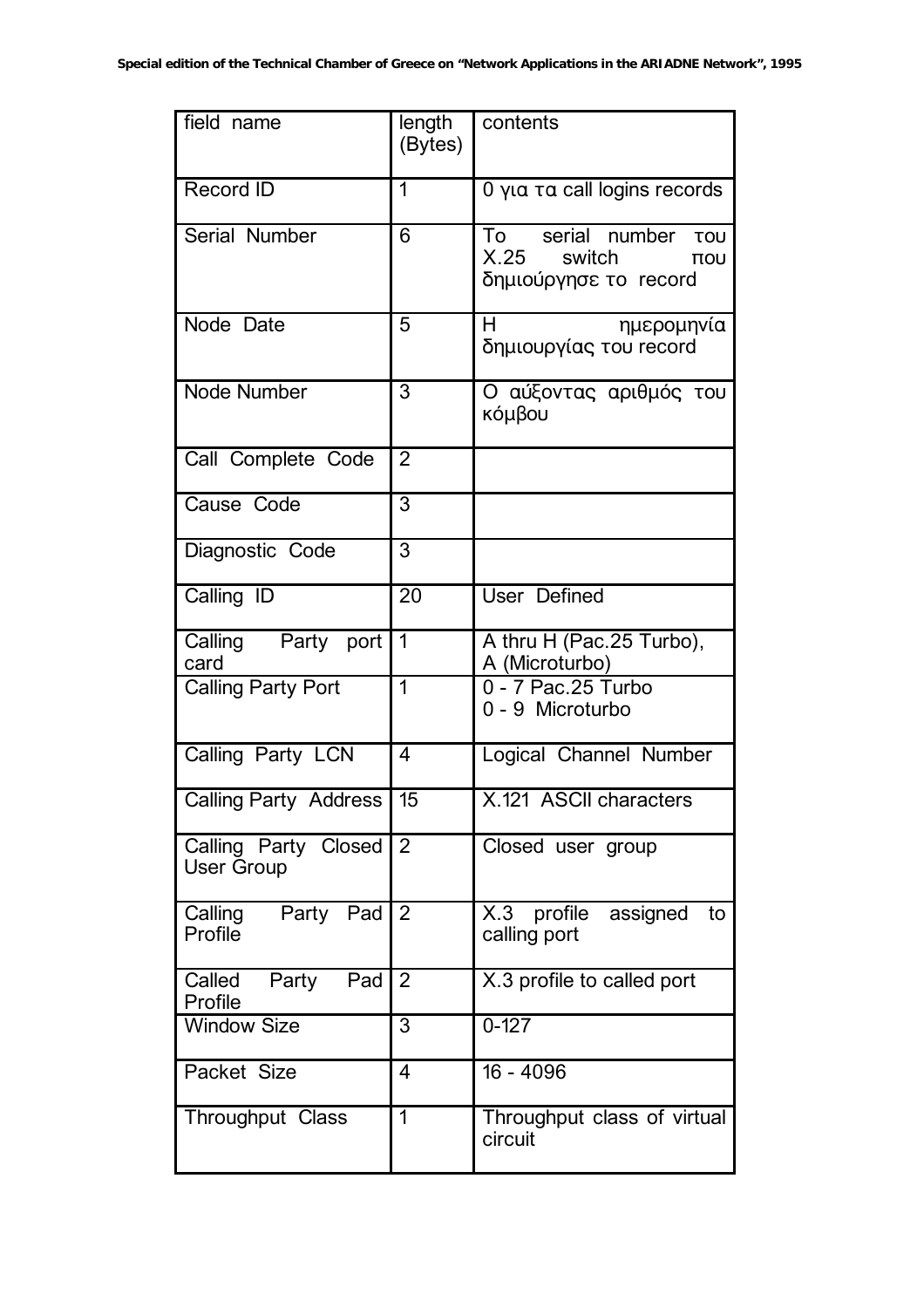| Reverse Charging                            | 1               | Space normal                                                   |
|---------------------------------------------|-----------------|----------------------------------------------------------------|
|                                             |                 | R reverced Charging                                            |
| <b>RPOA Digits</b>                          | $\overline{4}$  | Space if not used                                              |
| Sellection                                  | $\overline{15}$ | Inbound X.121 address                                          |
| <b>Outbound Selection</b>                   | $\overline{15}$ | Outbound X.121 address                                         |
| <b>Start of Call time</b>                   | 6               | <b>Start time of Call</b>                                      |
| Call set up time                            | 5               | 50msec ticks                                                   |
| Call duration                               | $\overline{6}$  | Call duration in seconds                                       |
| Hunt group Member<br>Used                   | $\overline{2}$  | Hunt group member used<br>$(0 - 15)$ or space if not<br>used)  |
| Alternate<br>route<br>number                | $\overline{2}$  | 1 - 15 or space if not used                                    |
| Trunk Hunt Group<br><b>Member Port Card</b> | $\overline{1}$  | Port alphabetic or space                                       |
| Called Party Port<br>Card                   | $\vert$ 1       | Called Prt A thru<br>H<br>(Pac.25 Turbo),<br>(A<br>Microturbo) |
| Party Port 15<br>Called<br><b>Name</b>      |                 | Alphabetic name assigned<br>to port                            |
| Called Party LCN                            | $\overline{4}$  | Logical Channel Number                                         |
| <b>Number of Packets</b>                    | 8               | Of<br><b>Number</b><br><b>Packets</b><br>Received              |
| <b>Number of Segments</b>                   | 8               | <b>Number</b><br>Of<br>Segments<br>Received                    |
| <b>Number of Segments</b>                   | 8               | Segments<br>Number Of<br>Sent                                  |
| <b>Number</b><br>Of<br><b>Characters</b>    | 10              | <b>Characters</b><br><b>Number</b><br><b>Of</b><br>Received    |
| Of<br><b>Number</b><br>Characters           | 10              | Number Of<br><b>Characters</b><br>Sent                         |
| Number of level 3                           | $\overline{4}$  | Not<br>Received<br>Ready<br>Frames                             |
| Number Of Level 3                           | $\overline{4}$  | Resets sent and receive                                        |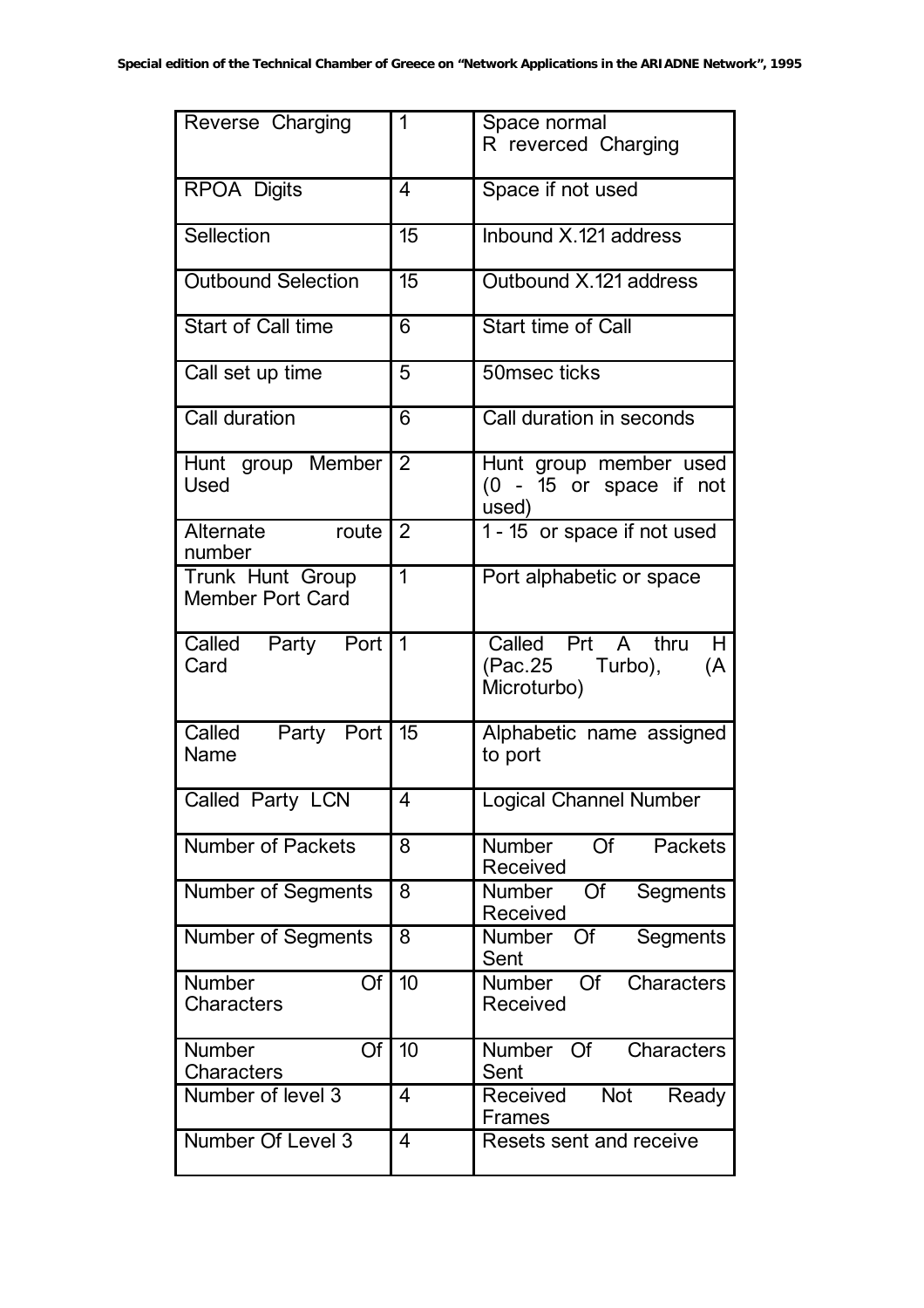| Space Fill | 1 byte of Space |
|------------|-----------------|
|            |                 |

Από όλη την ποσότητα της πληροφορίας επιλέγουμε για επεξεργασία μόνο τα ακόλουθα.

| Όνομα κόμβου        | Node Name                     |
|---------------------|-------------------------------|
| διάρκεια κλήσης     | <b>Call Duration</b>          |
| calling address     | <b>Calling Party Address</b>  |
| called address      | <b>Outbound Address</b>       |
| characters received | Number Of Characters Received |
| characters sent     | Number Of Characters Sent     |

Τα αρχεία αυτά είναι αρκετά δύσκολο να επεξεργαστούν γιατί τα records της πληροφορίας είναι άτακτα διατετανμένα στο αρχείο και περιέχουν αρκετούς μη εκτυπώσιμους και μη εμφανίσιμους στην οθόνη κοντρόλ χαρακτήρες. Στο τέλος κάθε record περιέχεται ένας αριθμός από κοντρόλ χαρακτήρες που δεν είναι σταθερός και αλλοιώνει τη διάταξη του αρχείου.

Για να ξεπεραστεί το πρόβλημα αυτό, θα πρέπει κάθε φορά που διαβάζεται το string της πληροφορίας, να παρακάμπτονται όλοι οι κοντρόλ χαρακτήρες μετακινώντας το δείκτη του αρχείου τόσες θέσεις όσες οι κοντρόλ χαρακτήρες μέχρι τον πρώτο μη κοντρόλ χαρακτήρα.

αυτή πραγματοποιείται στην C με την ακόλουθη Η διαδικασία συνάρτηση.

 $\left\{ \right.$ 

 $\mathbf{A}$ 

```
fgets(string2, 294, Call-logins);
while(c = getc(Call-logins) < 32 && c!=EOF);
```
# 3.2. Επεξεργασία στοιχείων

Από κάθε string πληροφορίας που διαβάζεται από τα αρχεία των Call Logins ελέγχεται αν το όνομα του κόμβου που προσδιορίζεται σαν ένα από τα πεδία του string και δηλώνει τον κόμβο στον οποίο δημιουργήθηκε το string αυτό είναι το ίδιο με το όνομα του κόμβου για τον οποίο θέλουμε να συγκεντρώσουμε στατιστικά στοιχεία. Αν το string αυτό έχει δημιουργηθεί κόμβο που εξετάζεται, τότε το πρόγραμμα προχωρεί στον στο προσδιορισμό των πεδίων που μας ενδιαφέρουν νια τη λήψη των στατιστικών στοιχείων. Αν το string δεν είναι έγκυρο, τότε το πρόγραμμα συνεχίζει την ανάγνωση του επόμενου string μέχρι να βρεθεί το επόμενο έγκυρο string (ο κόμβος που μας ενδιαφέρει).

Από κάθε έγκυρο string η πληροφορία που διαβάζεται είναι.

| bytes από 92 έως 116  |
|-----------------------|
| bytes από 116 έως 132 |
|                       |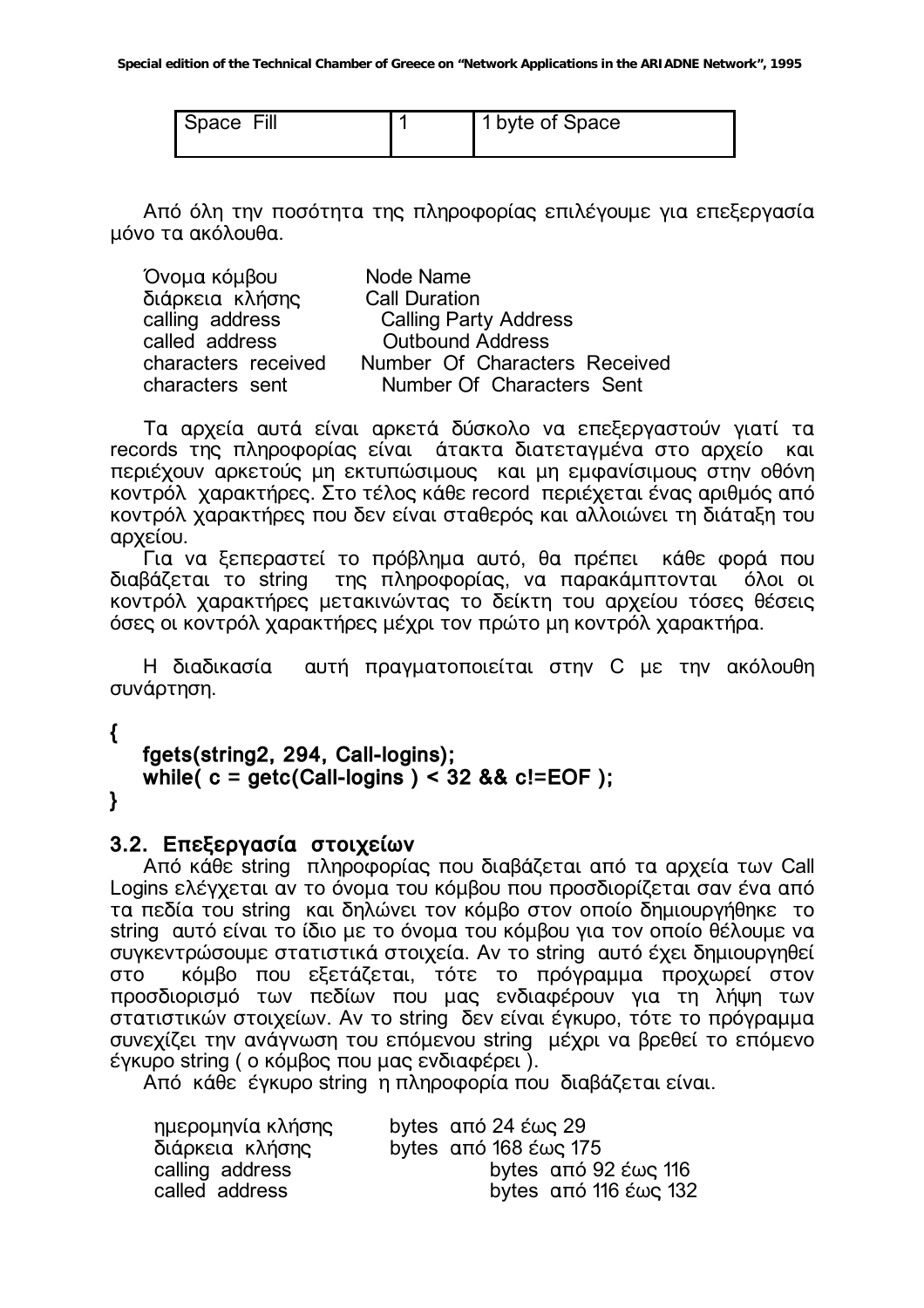characters sent bytes από 233 έως 243 characters received bytes  $\alpha$  bytes  $\alpha$  243  $\epsilon \omega$  253

Για την αξιοποίηση και επεξεργασία της πληροφορίας αυτής, έχουν Kατασκευαστεί πέντε τύποι δομών στις οποίες τοποθετείται η πληροφορία. Η τοποθέτηση των δομών στην μνήμη και η σύνδεσή τους για <u>ιο δημιουργία διασυνδεδεμένων λιστών γίνεται</u> χρησιμοποιώντας τρεις αλγόριθμους. Η επεξεργασία των στοιχείων γίνεται κατά τη δημιουργία των λιστών. Όταν τελειώσει η επεξεργασία των στοιχείων διαβάζονται οι λίστες αυτές και οι δομές που περιέχουν την πληροφορία εξάγονται σε κατάλληλα μορφοποιημένα αρχεία.

#### 3.3. Δομές και διασυνδεδεμένες λίστες

Οι δομές δεδομένων και οι δείκτες, όπως παρέχονται από την C, είναι δύο πολύ σημαντικά εργαλεία για το χειρισμό και την επεξεργασία συμβολοσειρών. Ιδιαίτερα όταν πρόκειται να χρησιμοποιηθεί η μνήμη RAM για την προσωρινή αποθήκευση μεγάλης έκτασης πληροφορίας η δημιουργία διασυνδεδεμένων λιστών και η επεξεργασία τη πληροφορίας μέσω των λιστών αυτών δίνει το πιο γρήγορα προσβάσιμο περιβάλλον.

Η δημιουργία διασυνδεδεμένων λιστών με δομές και δείκτες γίνεται, ορίζοντας για κάθε δομή εκτός των άλλων πεδίων και ένα ή περισσότερα πεδία που ορίζονται ως δείκτες. Οι διασυνδεδεμένες λίστες κατασκευάζονται, αν τοποθετηθεί στο πεδίο της κάθε δομής, που έχει οριστεί ως δείκτης η διεύθυνση στην μνήμη της επόμενης δομής. Με τον τρόπο αυτό μπορούν να κατασκευάζονται ακολουθίες από δομές που μπορεί να είναι μονοδιάστατα ή πολυδιάστατα συνδεμένες μεταξύ τους. Η τεχνική αυτή έχει χρησιμοποιηθεί αρκετά στο πρόγραμμα αυτό.

Οι δομές που κατασκευάστηκαν είναι:

```
1) struct report 
{<br>}
  char calling[20]; 
  struct report *nextreport; 
  struct calledreport *nextcalled; 
} *head, *tail;
```

```
2) struct calledreport 
{
  char called[20]; 
  int duration; 
  float chrreceive; 
  float chrtran; 
  int calledindex; 
  struct calledreport *nextcalled; 
} *calledhead, *calledtail;
```
3) struct datenode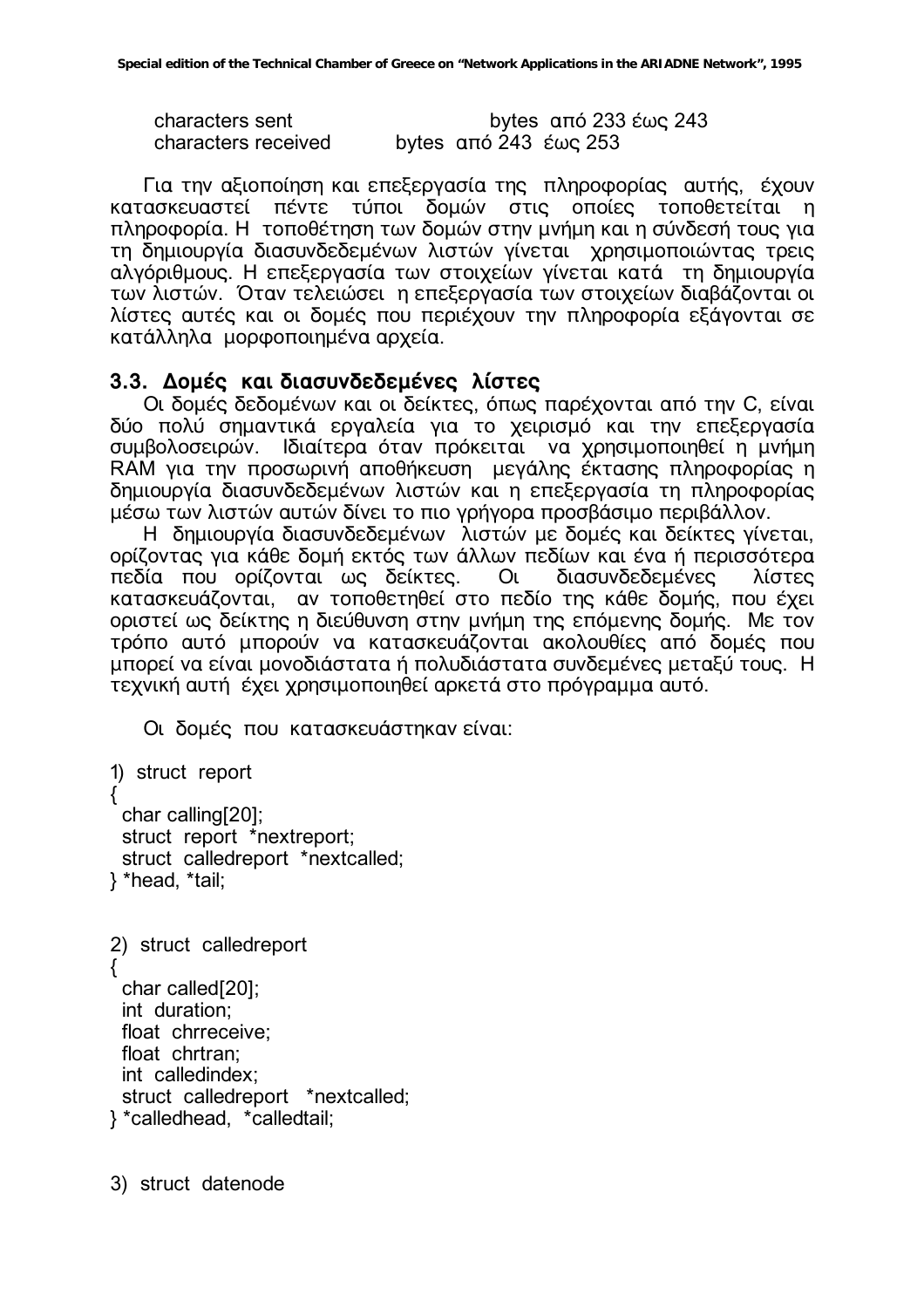$\{$ int date: struct datenode \*nextdatenode; struct report \*nextreport;  $\}$  \*start, \*p; 4) struct report1 { char calling[20]; int duration; float chrreceive; float chrtran; int callingindex; struct report1 \*nextreport1;<br>} \*head1, \*tail1, \*end1, \*q1; 5) struct report2 { char called[20]; int duration; float chrreceive: float chrtran; stuct report1 \*nextreport1;

} \*head2, \*tail2, \*end2, \*q2;

Οι διασυνδεδεμένες λίστες που κατασκευάστηκαν έχουν τη μορφή.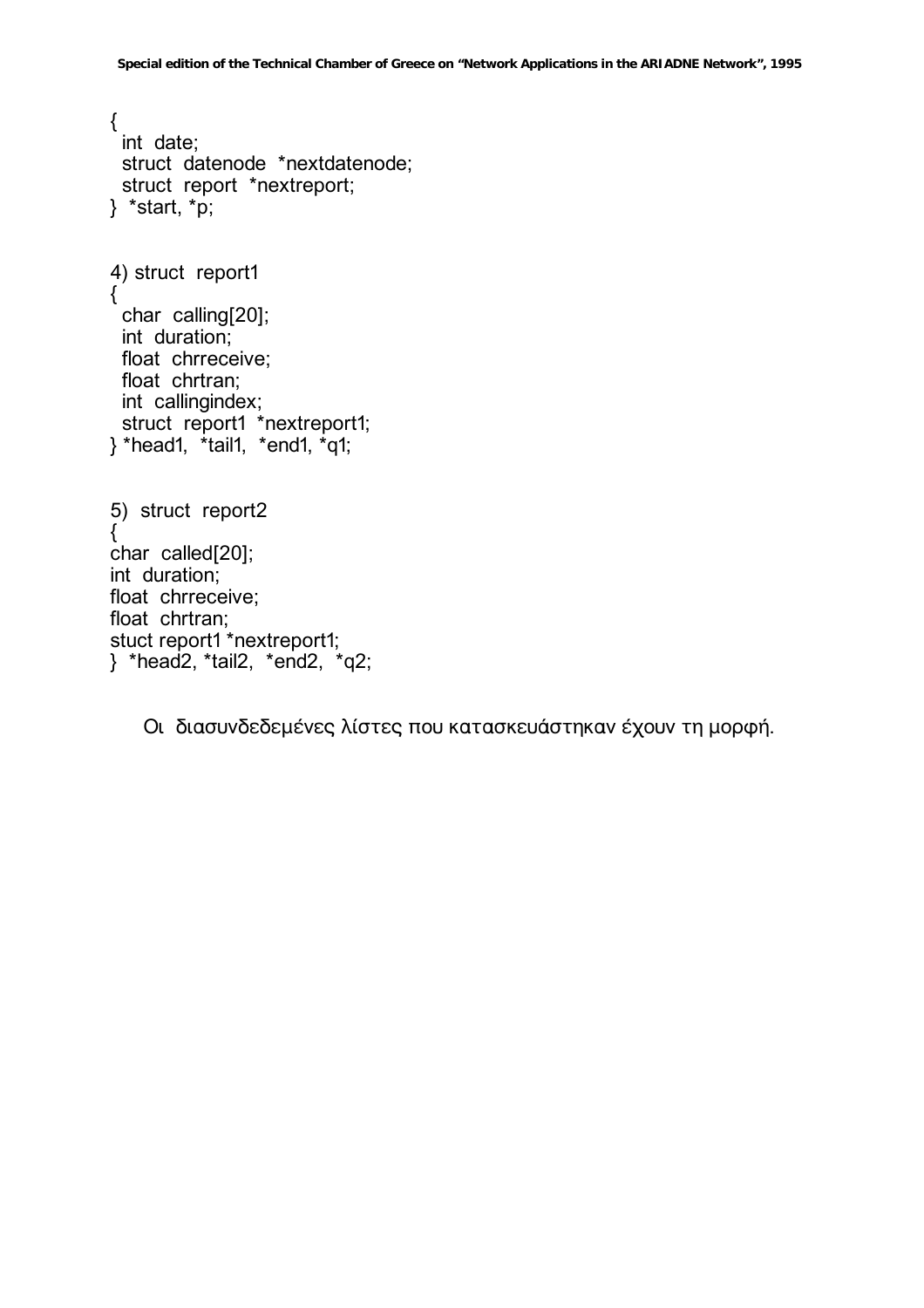

#### 3.4. Έξοδος των Στατιστικών στοιχείων σε αρχεία

Το πρόγραμμα αυτό αναλύει όλη την πληροφορία για τις κλήσεις που πραγματοποιήθηκαν στο δίκτυο και την παρουσιάζει σε 5 πίνακες. Από τους 5 πίνακες ο ένας είναι πολύ συνοπτικός και παρουσιάζει την κίνηση από και προς όλα τα κομβικά σημεία. Οι 4 άλλοι πίνακες βγαίνουν τόσες φορές, όσες και τα Ιδρύματα των οποίων θέλουμε να έχουμε μία αναλυτική κατάσταση της κίνησης που δημιούργησαν στο δίκτυο.

# Πίνακας 1

Ο πίνακας αυτός παρέχει μία αναλυτική παρουσίαση του αριθμού των δικτυακών διευθύνσεων που κλήθηκαν, από κάθε διεύθυνση (port) κάθε μέρα από το ίδρυμα που παρουσιάζει. Ακόμη στον πίνακα αυτό, παρουσιάζεται ο συνολικός αριθμός των χαρακτήρων που έπεσαν στο δίκτυο, η συνολική χρονική διάρκεια, ο συνολικός αριθμός των χαρακτήρων που διακινήθηκαν προς το Ίδρυμα και ο συνολικός αριθμός των χαρακτήρων που διακινήθηκαν από το Ίδρυμα.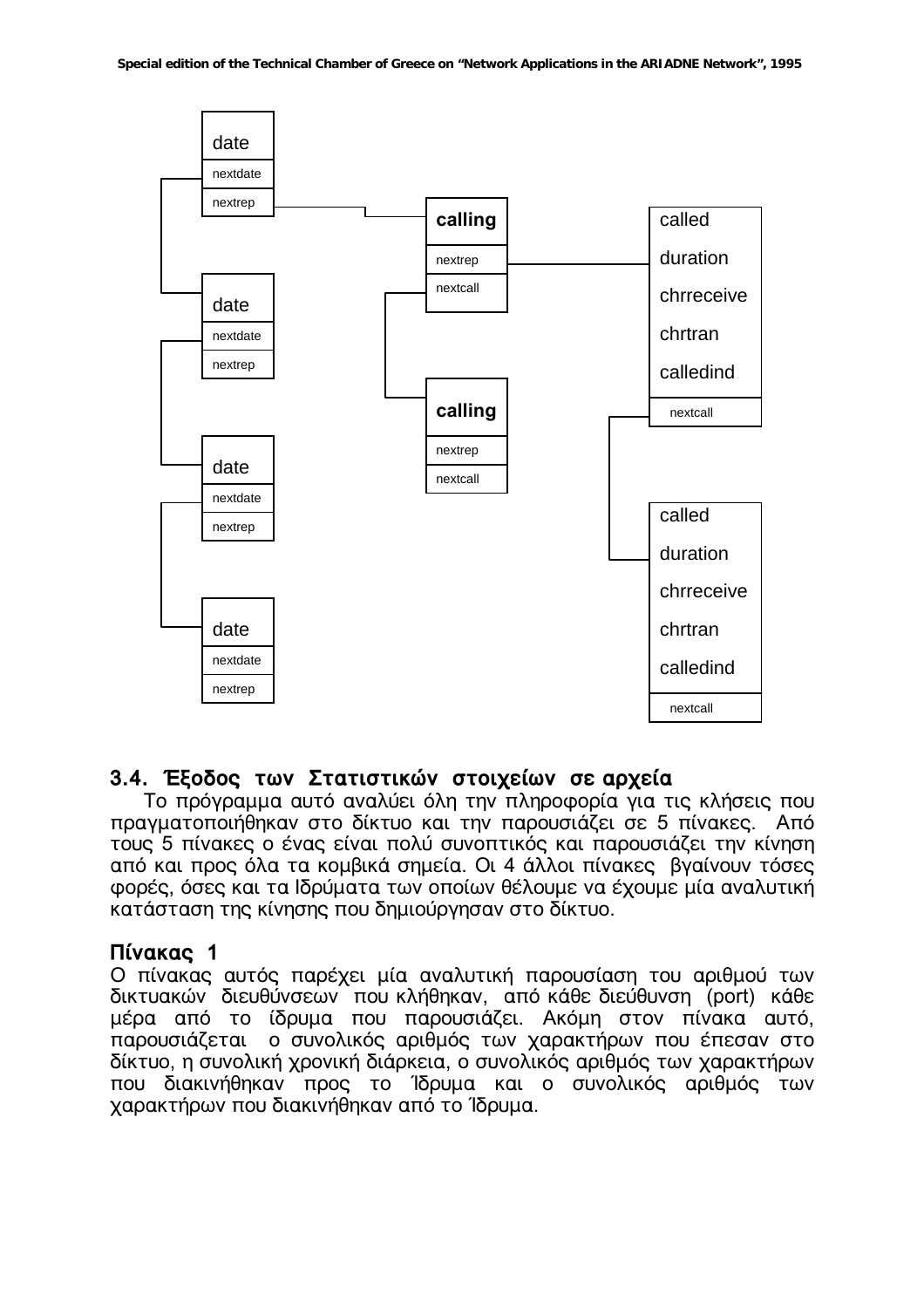| <b>DATE</b>     | <b>CALLING</b><br><b>ADDRESS</b>             | <b>CALLED</b><br><b>ADDRESS</b>                                                        | <b>INDEX</b>                                                                                          | <b>Duration</b><br>Second                           | Char<br>Receiv<br>Kbytes                                                                      | Char<br><b>Trans</b><br>Kbytes                                        |
|-----------------|----------------------------------------------|----------------------------------------------------------------------------------------|-------------------------------------------------------------------------------------------------------|-----------------------------------------------------|-----------------------------------------------------------------------------------------------|-----------------------------------------------------------------------|
| 13-5-1993       | 10100206<br>10100203<br>1010020<br>10100207  | 101001001<br>10100102<br>10100101<br>10100200<br>99<br>10100101<br>10100102            | $\overline{1}$<br>1<br>$\overline{2}$<br>$\mathbf 1$<br>$\mathbf{1}$<br>11<br>3                       | 86300<br>100<br>1473<br>166<br>126<br>3860<br>320   | 11684,08<br>30166<br>6268,60<br>436,43<br>706,36<br>16530,4<br>7<br>1054,30                   | 496,09<br>6,96<br>1038,48<br>6,79<br>8,76<br>16476<br>704,49          |
| $12 - 5 - 1993$ | 10100205<br>10100203<br>10100206<br>10100202 | 10100101<br>10100102<br>10100101<br>99<br>10100101<br>10100102                         | $\overline{1}$<br>$\overline{2}$<br>$\overline{\mathbf{4}}$<br>$\overline{2}$<br>39<br>$\overline{2}$ | 702<br>5182<br>5292<br>2931<br>23476<br>371         | 1123,34<br>9095,80<br>10424,41<br>1002,54<br>103307,4<br>1919,92                              | 22,36<br>9006,84<br>9972,56<br>995,41<br>103247,1<br>8<br>253,71      |
| $11 - 5 - 1993$ | 10100205<br>10100201<br>10100203<br>10100207 | 10100101<br>10100101<br>10100102<br>204370200<br>0<br>10100101<br>10100102<br>10100101 | $\overline{1}$<br>$\frac{2}{2}$<br>3<br>$\overline{2}$<br>$\overline{\mathbf{4}}$<br>3                | 1591<br>825<br>197<br>4452<br>3214<br>21614<br>6557 | 326,07<br>368,85<br>424,51<br>9855,66<br>10890,7<br>$\overline{2}$<br>7143,36<br>26708,0<br>1 | 12,01<br>161,04<br>403,03<br>9842,87<br>1037,89<br>6129,00<br>2463,48 |
| $8 - 5 - 1993$  | 10100203<br>10100207                         | 10100101<br>10100102<br>10100101                                                       | $\overline{4}$<br>8<br>$\mathbf{1}$                                                                   | 6929<br>6300<br>156                                 | 14178,03<br>21814,36<br>214,26                                                                | 9643,85<br>21378,32<br>8,01                                           |
| $7 - 5 - 1993$  | 10100203<br>10100207<br>10100206             | 10100101<br>10100101<br>10100102<br>10100101                                           | $\overline{1}$<br>$\overline{2}$<br>$\overline{c}$<br>$\mathbf{1}$                                    | 4676<br>160<br>546<br>418                           | 7486,43<br>450,00<br>1723,93<br>446,48                                                        | 324,80<br>223,67<br>2459,38<br>74,80                                  |
| <b>SUMMARY</b>  |                                              |                                                                                        | 106                                                                                                   | 186933                                              | 264875.<br>5                                                                                  | 264950.<br>56                                                         |

# **Πίνακας 2**

Ο πίνακας αυτός, παρουσιάζει το συνολικό αριθμό των κλήσεων που πραγματοποιήθηκαν στο δίκτυο από κάθε διεύθυνση του Ιδρύματος σε χρονική περίοδο μίας ημέρας, τη συνολική χρονική διάρκεια των κλήσεων, Και την ποσότητα των χαρακτήρων που μεταφέρθηκαν προς και από το Ίδρυμα. Αυτός ο πίνακας μπορεί να νοηθεί ως πίνακας δύο διαστάσεων, η μία διάσταση του οποίου είναι η ημερομηνία και η άλλη διάσταση είναι η calling address.

| <b>DATE</b> | Calling<br>Addr | Times   Char. | Transf | Char<br>Transm | Char<br>Receiv | Duration |
|-------------|-----------------|---------------|--------|----------------|----------------|----------|
|             |                 |               | Kbytes | Kbytes         | Kbytes         | Second   |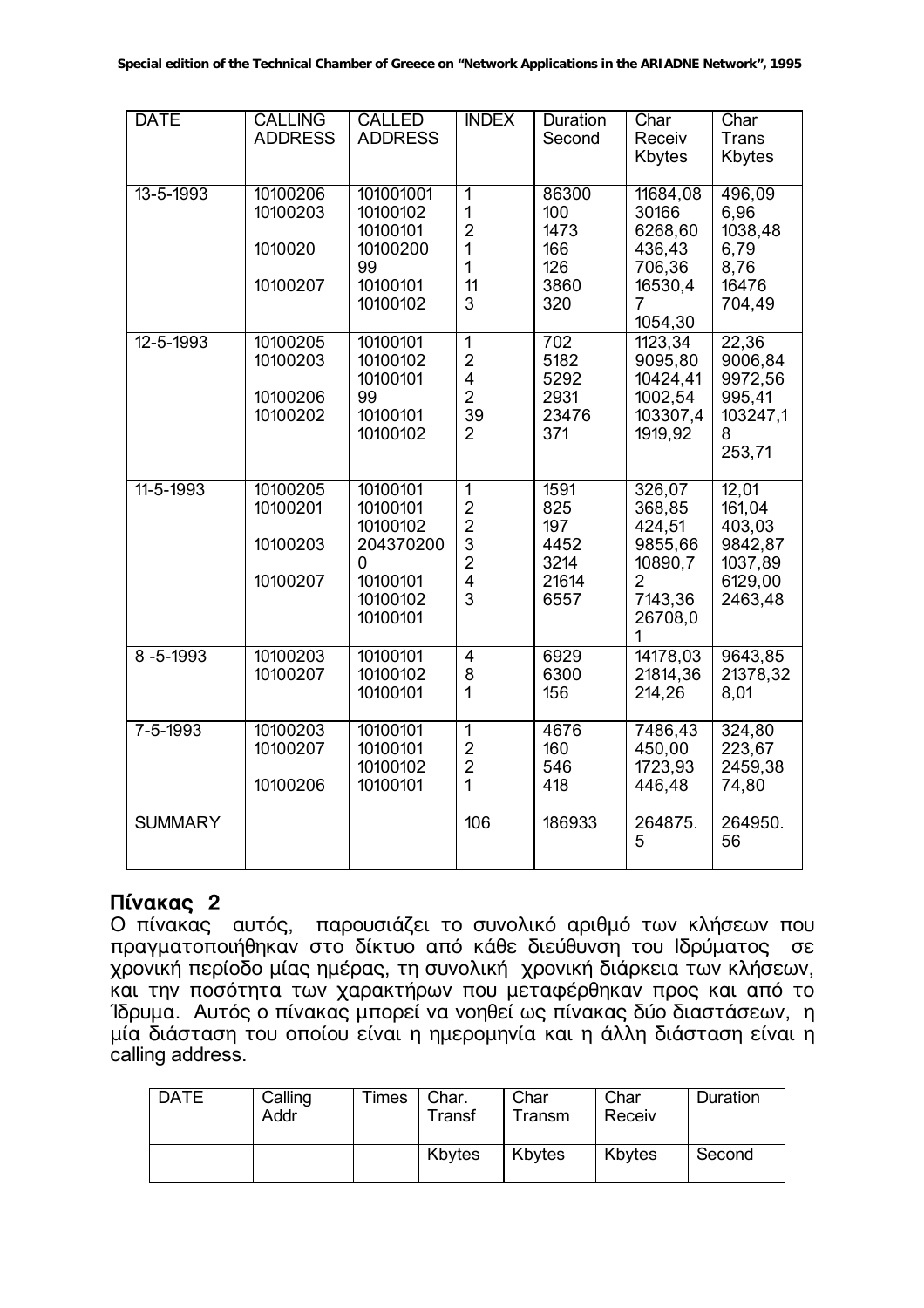| 13-5-1993 | 10100205 | $\mathbf{1}$    | 12180,2 | 11684,1 | 496,1  | 85300            |
|-----------|----------|-----------------|---------|---------|--------|------------------|
|           | 10100203 | $\overline{1}$  | 6297.0  | 706.3   | 8.8    | $\overline{125}$ |
|           | 10100207 | 14              | 1758.8  | 1054.3  | 704.5  | 320              |
| 12-5-1993 | 10100205 | $\overline{1}$  | 1145.7  | 1123.3  | 22.4   | 702              |
|           | 10100203 | $\overline{6}$  | 20397.0 | 10424.4 | 9972.6 | 5292             |
|           | 10100206 | $\overline{2}$  | 1997.9  | 1002.5  | 995.4  | 2931             |
|           | 10100207 | $\overline{41}$ | 2173.6  | 1919.9  | 253.7  | $\overline{371}$ |
| 11-5-1993 | 10100205 | $\overline{1}$  | 338.1   | 326.1   | 12.0   | 1591             |
|           | 10100201 | $\overline{4}$  | 827.5   | 424.5   | 403.0  | 197              |
|           | 10100203 | $\overline{5}$  | 11928.5 | 10890.7 | 1137.8 | 3214             |
|           | 10100207 | $\overline{7}$  | 29171.5 | 26708.0 | 2463.5 | 6557             |
| 8-5-1993  | 10100203 | 4               | 23821.9 | 14178.0 | 9643.8 | 6929             |
|           | 10100207 | 9               | 22.3    | 214.3   | 8.0    | 156              |
| 7-5-1993  | 10100206 | $\overline{1}$  | 521.3   | 446.5   | 74.8   | 418              |

#### **Πίνακας 3**

Ο πίνακας αυτός δίνει μία συνοπτική εικόνα του αριθμού των κλήσεων που πραγματοποιήθηκαν στο δίκτυο από το Ίδρυμα ή από τον κόμβο που εξετάζεται κατά το χρονικό διάστημα που επιλέγεται καθώς και τη διάρκεια των κλήσεων και την ποσότητα των χαρακτήρων που μεταφέρθηκαν προς και από το Ίδρυμα.

| calling<br><b>Address</b> | <b>Times</b> | <b>Transf Char</b> | Transm<br>Char | Receiv<br>Char | Duration |
|---------------------------|--------------|--------------------|----------------|----------------|----------|
|                           |              | Kbytes             | Kbytes         | Kbytes         | second   |
| 10100201                  | 4            | 966.70             | 173.34         | 793.36         | 1022     |
| 10100203                  | 19           | 96763.47           | 2272.36        | 6791.11        | 31318    |
| 10100205                  | 3            | 13663.96           | 530.47         | 13133.50       | 87593    |
| 10100206                  | 4            | 2166.89            | 9297.27        | 180865.86      | 63360    |
| <b>SUMMARY</b>            | 105          | 276724.14          | 1295.02        | 264429.12      | 186515   |

# Πίνακας 4

Ο πίνακας αυτός, δίνει μία συνοπτική εικόνα για τις διευθύνσεις που κλήθηκαν από το Ίδρυμα, τον αριθμό των κλήσεων που πραγματοποιήθηκαν προς την κατεύθυνση, τη διάρκεια των κλήσεων και την ποσότητα των χαρακτήρων που διακινήθηκαν προς και από το Ίδρυμα.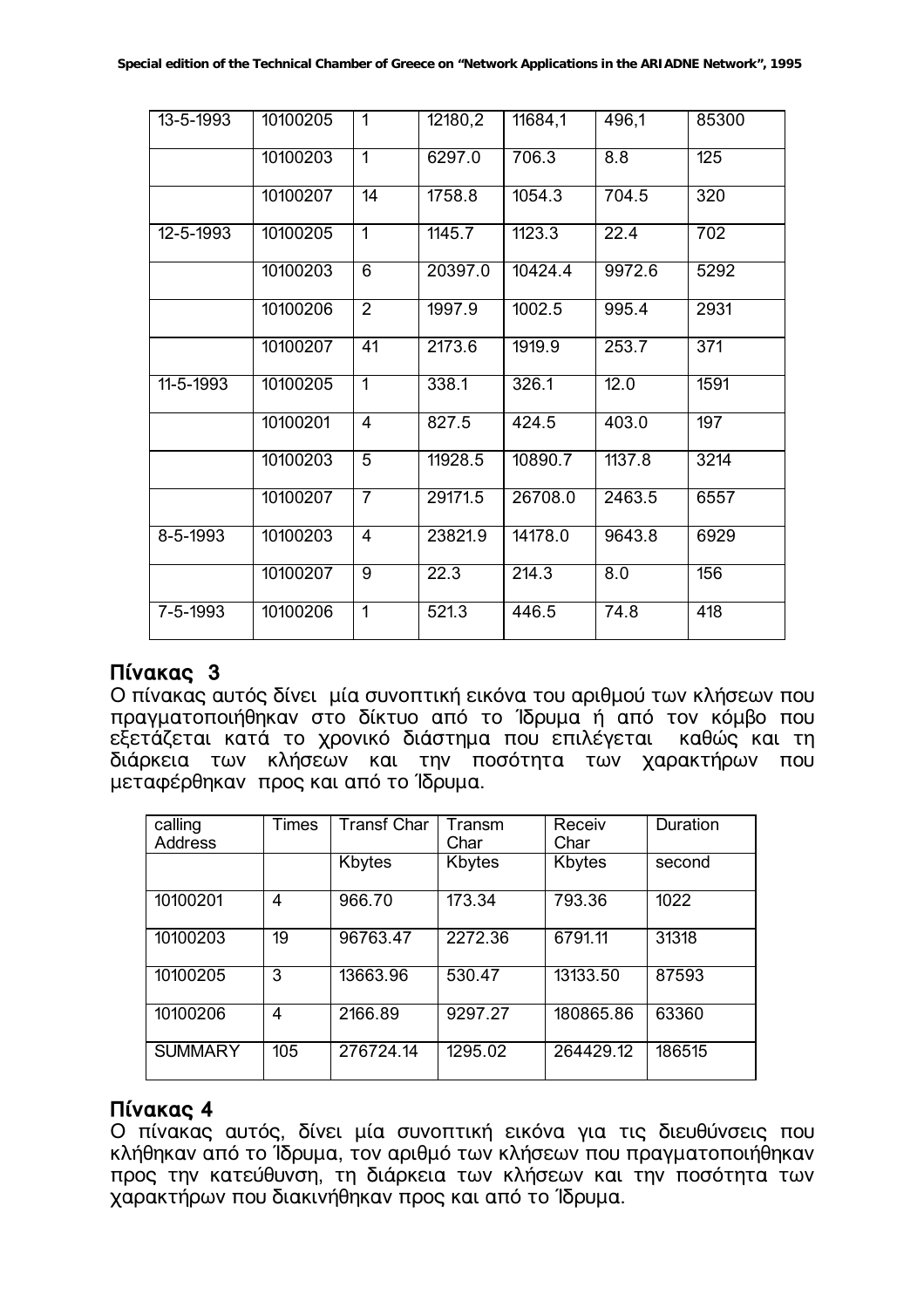| Called<br>Address | <b>Times</b> | Transf.<br>Char. | Transm.<br>Char. | Receiv.<br>Char | Duration |
|-------------------|--------------|------------------|------------------|-----------------|----------|
|                   |              | Kbytes           | Kbytes           | Kbytes          | Second   |
| 10100101          | 22           | 10216181         | 4902.64          | 97259.17        | 110283   |
| 10100102          | 39           | 64196.88         | 3168.65          | 61028.22        | 13548    |
| 10100200          | 1            | 442.19           | 5.76             | 436.43          | 166      |
| 99                | 3            | 1724.17          | 15.82            | 1708.89         | 3056     |
| <b>SUMMARY</b>    | 65           | 320881           | 160448.33        | 160432.70       | 127053   |

#### Πίνακας 5

Ο πίνακας αυτός παρουσιάζει την κίνηση από όλα τα Ιδρύματα. Για κάθε Ίδρυμα παρουσιάζεται, ο αριθμός των κλήσεων που πραγματοποιήθηκαν στο δίκτυο προς και από το Ίδρυμα η διάρκεια των κλήσεων και η ποσότητα των χαρακτήρων που μεταφέρθηκαν προς και από το Ίδρυμα.

| Name<br>Node    | Time<br>s               | Duratio<br>n<br>Second | Ch.<br>Trans<br>Kbytes | Ch.<br>Sent<br>Kbytes | Time<br>S        | Duratio<br>n<br>Second | Ch. Trans<br>Kbytes | Ch.<br>Sent<br>Kbytes |
|-----------------|-------------------------|------------------------|------------------------|-----------------------|------------------|------------------------|---------------------|-----------------------|
| EIE             | 106                     | 186933                 | 264875.<br>62          | 12369.8<br>2          | 19               | 88693                  | 15349.12            | 24050.1<br>0          |
| <b>OBSERV</b>   | 3                       | 126                    | 456.35                 | 235.25                | $\overline{275}$ | 357574                 | 1294721.6<br>2      | 1041763.<br>3         |
| <b>CENTURBO</b> | 4                       | 3811                   | 2654.10                | 57.13                 | 315              | 113648                 | 969767.7<br>5       | 158523.<br>55         |
| <b>TEI.PEIR</b> | 138                     | 95638                  | 1061032.<br>0          | 5293.16               | 1                | 50                     | 213.35              | 3.22                  |
| <b>GGET</b>     | $\overline{\mathbf{4}}$ | 864                    | 25324.3<br>6           | 35.06                 | 2                | 24                     | 217.97              | 2.25                  |

# 4. Διαδικασία κλήσης του προγράμματος

Τα αρχεία κλήσεων δημιουργούνται από το Pac.Net στην περιοχή /usr/pn1/db με το όνομα call-log.rpt. Τα αρχεία αυτά πριν γεμίσουν, αντιγράφονται αυτόματα μέσω ενός προγράμματος που καλείται με το cron στην περιοχή /usr/pacnet.backup με το όνομα c.ddmmyyyy.Z όπου:

- η ημερομηνία δημιουργίας του αρχείου, dd
- μήνας σε συνεπτυγμένη μορφή,  $mm$
- ο χρόνος, **VVVV**

.Ζ δηλώνει ότι το αρχείο είναι συμπιεσμένο με τη λειτουργία compress **TOU UNIX**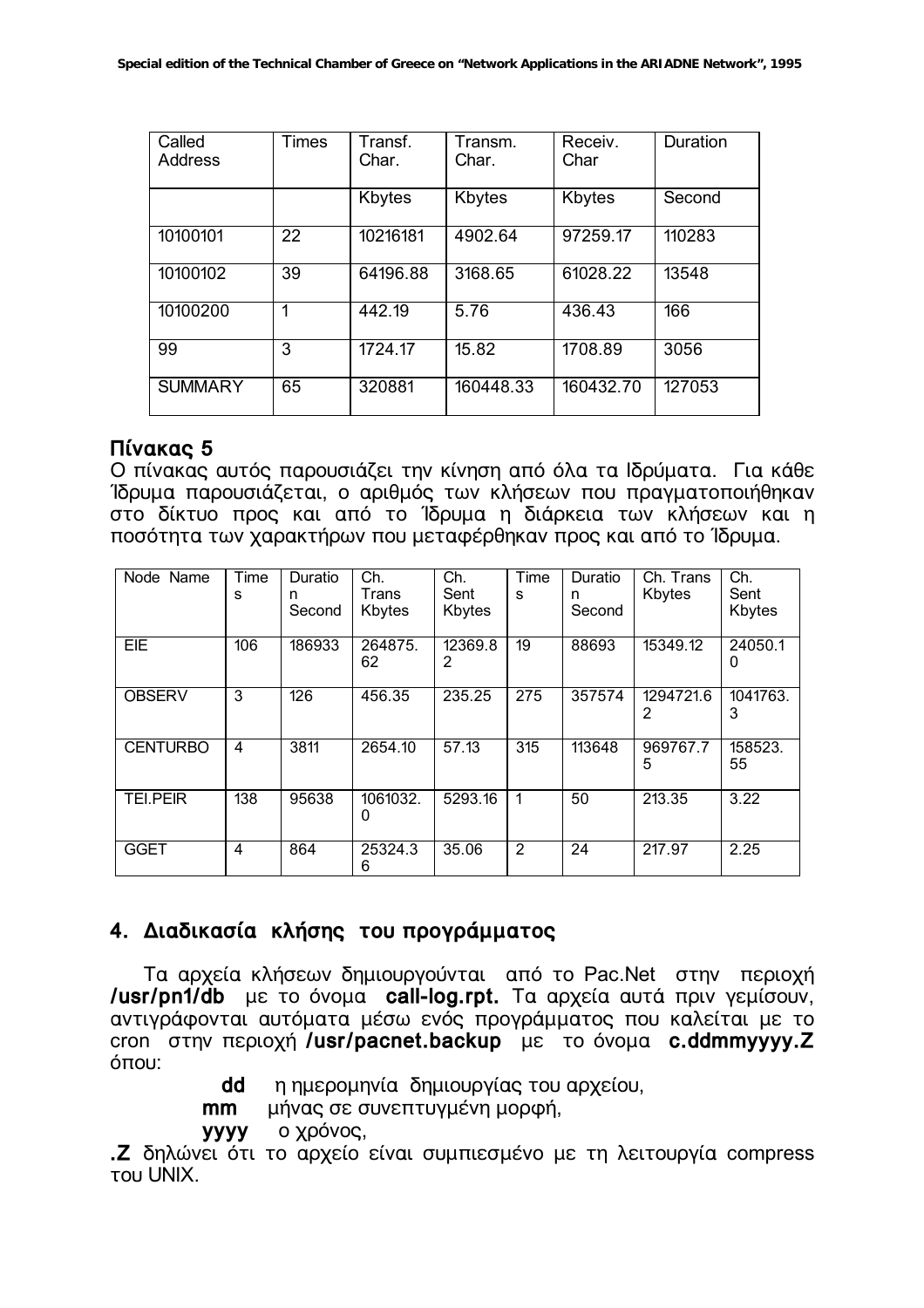Το πρόγραμμα στατιστικού ελέγχου τρέχει σε μηχανή Sun, λόγω της μεγάλης ισχύος που έχουν και λόγω του χώρου στο σκληρό δίσκο που διαθέτουν οι μηχανές αυτές σε σχέση με την ισχύ και το χώρο στο σκληρό δίσκο της μηχανή που τρέχει το Pac.Net (compaq 486). Επομένως, για να γίνει η επεξεργασία της πληροφορίας πρέπει να γίνει μεταφορά των αρχείων κλήσεων στη μηχανή Sun. Η διαδικασία μεταφοράς των αρχείων μπορεί να γίνει πολύ εύκολα μέσω ενός tape.

Mετά τη μεταφορά των αρχείων στην περιοχή που βρίσκεται το πρόγραμμα, πρέπει αυτά να γίνουν uncompress.

Το πρόγραμμα καλείται δίνοντας, στην γραμμή εντολών το:

tiger% pacnet **[όνομα αρχείου] [όνομα τελικού αρχείου]** παράδειγμα:

#### **tiger% pacnet c.01May1993 c.10May1993**

Τα ονόματα των Ιδρυμάτων και των κόμβων για τα οποία θέλουμε να Bνάλουμε στατιστικά στοιχεία. δίνονται στο πρόνραμμα μέσω του αρχείου Nodes του οποίου η μορφή περιγράφηκε σε προηγούμενο στάδιο.

Η έξοδος του προγράμματος δίνεται στην ίδια περιοχή που τρέχει το πρόγραμμα. Τα αρχεία εξόδου που παράγονται είναι:

Για τον **πίνακα 1.** τα αρχεία που έχουν όνομα της μορφής \$.mmm όπου \$ το string όνομα του Ιδρύματος και mmm ο μήνας κατά τον οποίο έγινε η επεξερνασία των στοιχείων.

Για τον **πίνακα 2,** τα αρχεία που έχουν όνομα της μορφής \$.mmm.sum.

Για τον πίνακα 3, τα αρχεία που έχουν όνομα της μορφής \$.calling.

Για τον **πίνακα 4,** τα αρχεία που έχουν όνομα της μορφής \$.called.

Για τον **πίνακα 5**, τα αρχεία που έχουν όνομα της μορφής Summary.result.